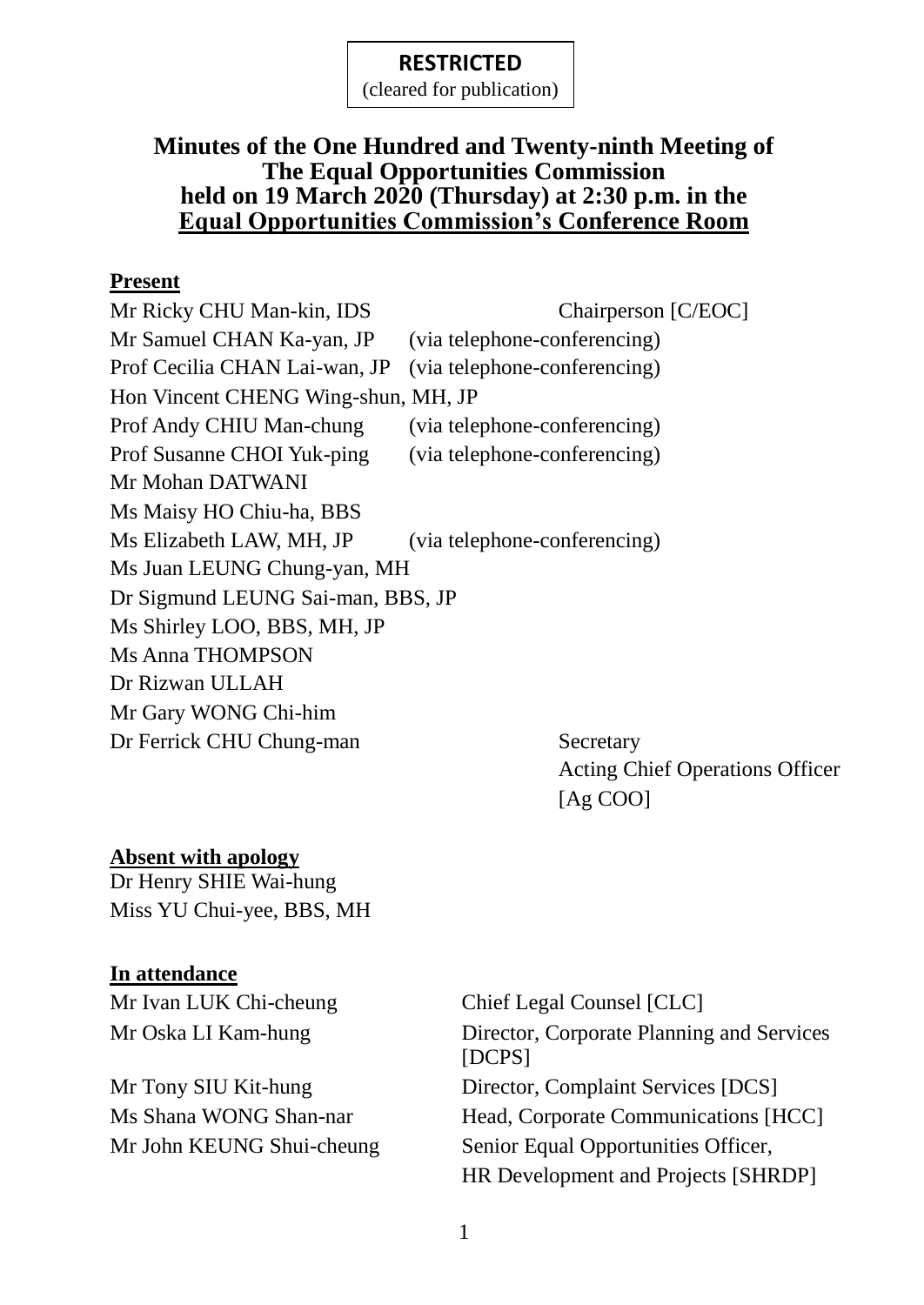(cleared for publication)

Miss Gloria YU Wai-ling Senior Equal Opportunities Officer, Administration & Personnel [SAP] Ms Hollis LING Yin-har Equal Opportunities Officer, Administration & Personnel [EAP]

# **I. Introduction**

1. The Chairperson (C/EOC) welcomed all Commission Members (Members) to the 129<sup>th</sup> Meeting. He informed the Meeting that apologies for absence were received from Dr Henry SHIE and Miss YU Chui-yee who had other prior engagements. Mr Samuel CHAN, Prof Cecilia CHAN, Prof Andy CHIU, Prof Susanne CHOI and Ms Elizabeth LAW would join the meeting via telephone conference. Mr Samuel CHAN would need to leave the meeting early at around 3:30pm whereas Mohan DATWANI had informed that he would join the meeting at a later time.

2. C/EOC said that there were no special issues for informing the media, hence no press briefing would be held after the meeting.

## **II. Confirmation of Minutes** (Agenda Item No. 1)

#### **Confirmation of Minutes of the 128 th Meeting on 19 December 2019**

3. Draft minutes of the 128th EOC Meeting held on 19 December 2019 were first issued to Members on 17 January 2020. Comments on paragraphs 11 and 31 were received from Prof Andy CHIU. Amendments were hence incorporated into the draft minutes and issued to Members on 3 February 2020. Subsequently, proposed amendments to paragraph 25 of the revised draft minutes were received from Mr Samuel CHAN. Further revised draft minutes were then issued to Members on 13 February 2020 and no proposed amendment was received thus far.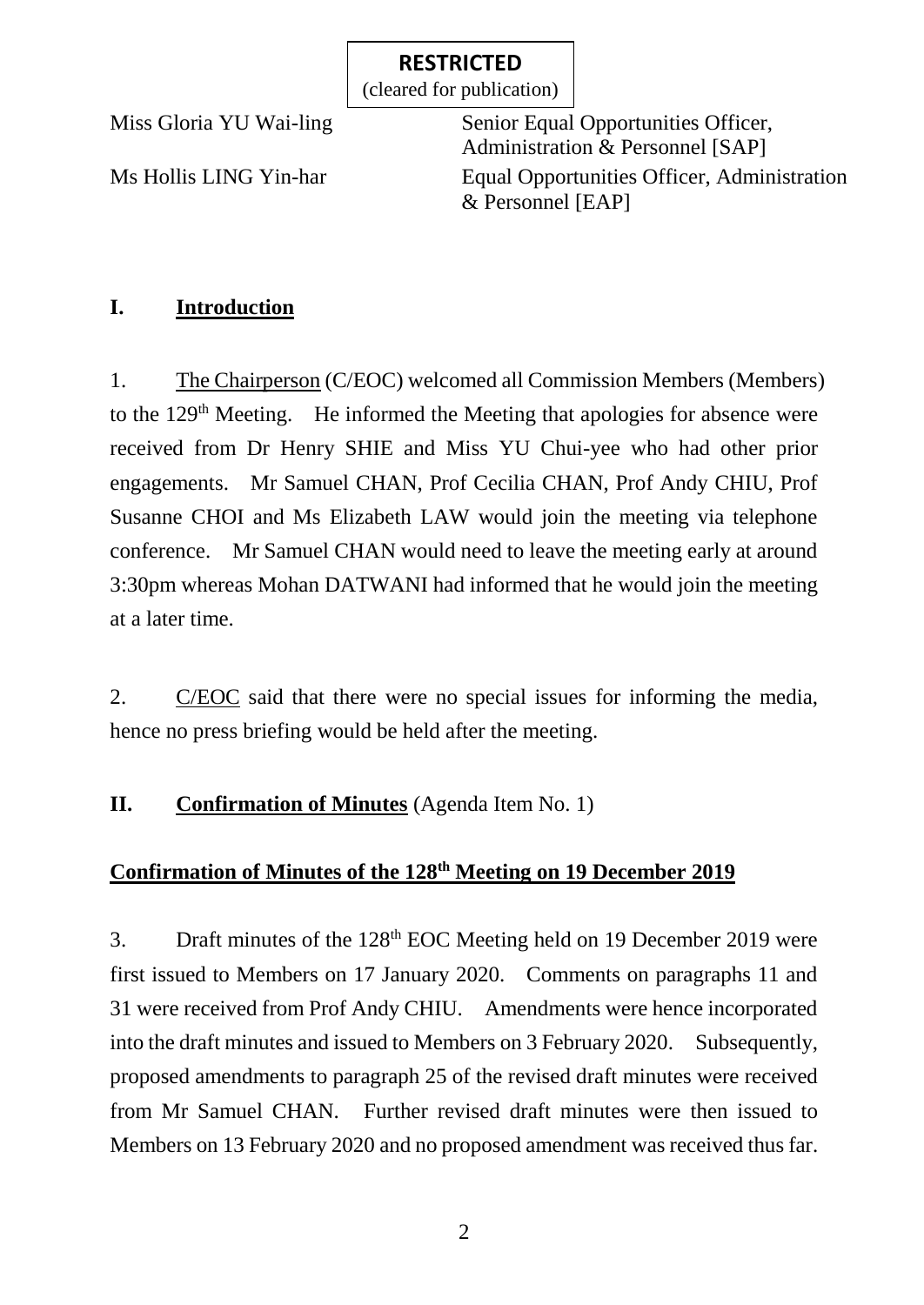(cleared for publication)

4. The revised minutes issued on 13 February 2020 were confirmed without further amendments.

**III. Matters Arising** (Agenda Item No. 2)

5. There were no matters arising from previous meetings that required Members' attention in this meeting.

*(SHRDP joined the meeting at this juncture.)*

# **IV. New Agenda Items**

**Progress Update on EOC's Strategic Plan for 2016 – 2019**

(EOC Paper No. 1/2020; Agenda Item No. 3)

6. EOC Paper No. 1/2020 updated Members on the implementation progress of the EOC's Strategic Plan 2016 – 2019 (Strategic Plan) for the period between early 2019 and end February 2020. It summarised the work done by the EOC office in the five priority areas and the results accomplished over the past one year. The last update on the Strategic Plan was provided to Members via EOC Paper No.  $5/2019$  at the 125<sup>th</sup> EOC Meeting on 21 March 2019.

7. Members noted EOC Paper No. 1/2020.

*(SHRDP left the meeting at this juncture.)*

# **EOC's 25th Anniversary Programme**

(EOC Paper No. 5/2020; Agenda Item No. 4)

8. HCC led Members through EOC Paper No. 5/2020 which set out the proposed activities and programmes of the  $25<sup>th</sup>$  anniversary campaign of the EOC. Established on 20 May 1996, Members noted that the EOC would enter its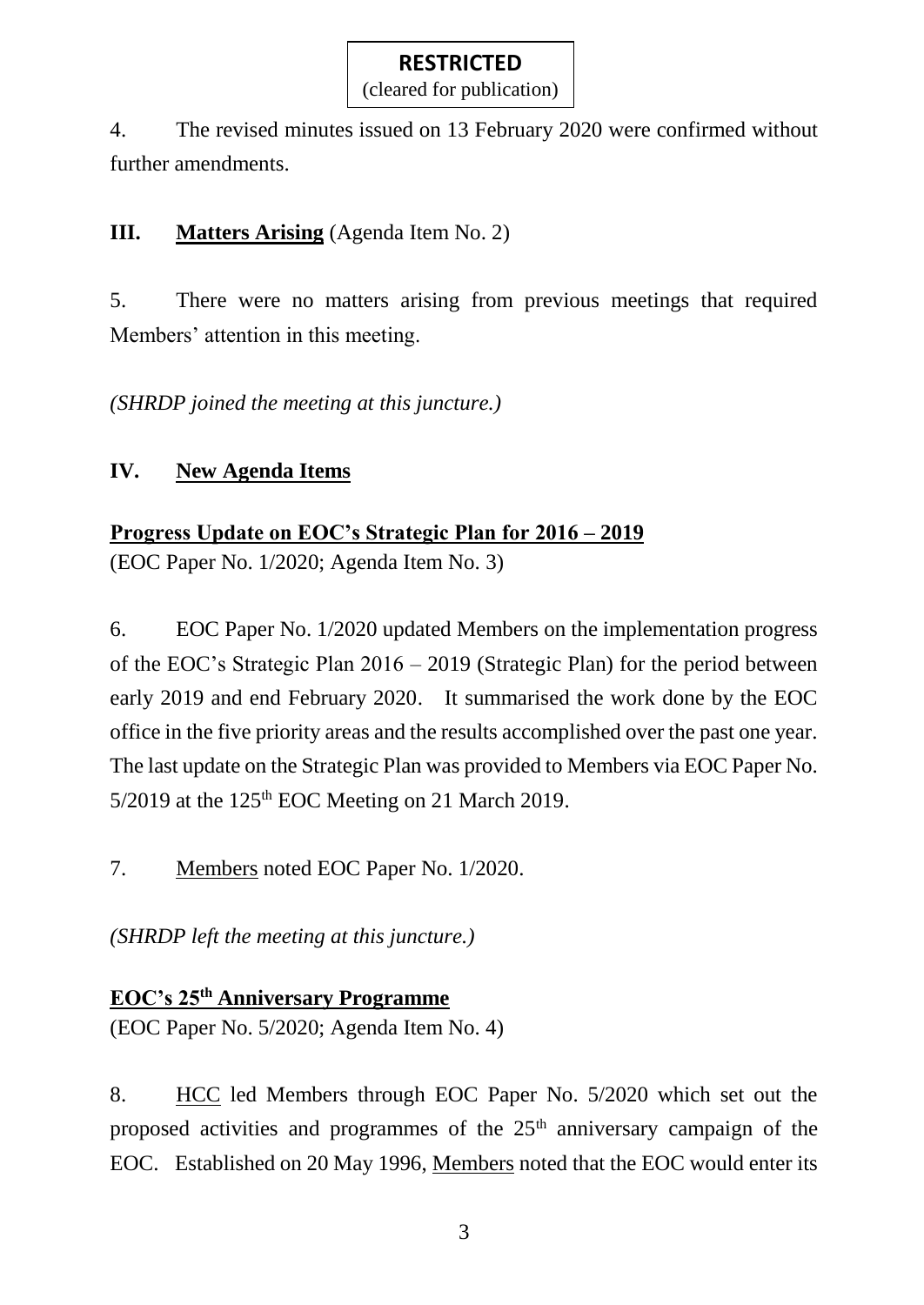(cleared for publication)

 $25<sup>th</sup>$  year of operation in May 2020. Riding on the  $25<sup>th</sup>$  anniversary occasion, it was proposed to organize a large-scale, citywide anniversary campaign from May 2020 to December 2021. Featuring a range of activities and programmes, the campaign aimed to raise awareness of the EOC's work and contribution to society, educate the general public on the anti-discrimination ordinances, and build rapport with stakeholders and the community at large, with a view to enhancing the corporate profile and image of the EOC.

9. Members noted that the proposed activities of the  $25<sup>th</sup>$  anniversary campaign would include (a) an Equal Opportunities (EO) Awards Scheme; (b) a visual storytelling project and roving exhibitions; (c) Conference on Asia-Pacific Women Caregivers with Disabilities; (d) online/social media promotions; and (e) making use of collaterals, publications and souvenirs and production of an updated EOC Casebook.

#### *(Hon Vincent CHENG left the meeting at this juncture.)*

10. Members expressed their support to the proposal. They also gave suggestions to further enrich the campaign, including interviewing past Chairpersons to give highlights, accentuating milestones of the Commission over the past 25 years and organising an open day in the EOC office.

#### *(Mr Mohan DATWANI joined the meeting at this juncture.)*

11. Members noted that the proposed EO Awards Scheme (the Scheme) had been scaled down and retuned following an earlier proposal on the Scheme submitted to the CMAB seeking funding support. Members also noted that the Scheme would leverage on the signatories of the Racial Diversity & Inclusion Charter (the Charter) organised by the Ethnic Minorities Unit. The tentative timeline of implementing the Scheme was from May to December 2021 as set out in paragraph 10 of EOC Paper No. 5/2020. In view that the Scheme could be a signature event of the EOC's  $25<sup>th</sup>$  anniversary programme, Members suggested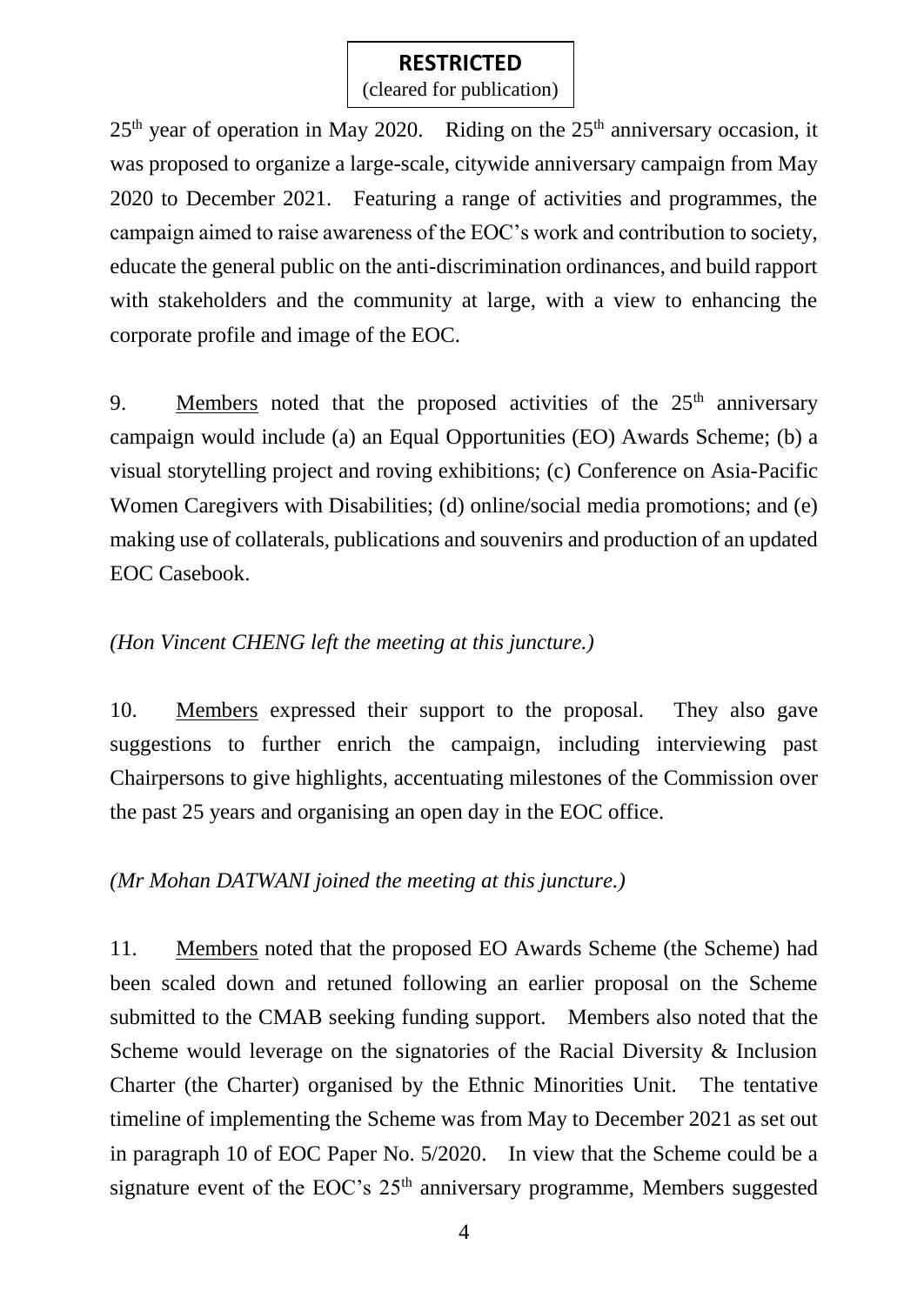(cleared for publication)

launching the Scheme earlier if practicable, say, in Q4 of 2020, and having the presentation ceremony held in May 2021. C/EOC said that the EOC office would work towards the suggested timeline to the extent practicable.

12. Members also expressed their support to launch an online/social media promotion which included setting up of a dedicated website for the  $25<sup>th</sup>$ anniversary campaign and promoting through the use of various social media platforms, including LinkedIn, Instagram and WeChat. Members proposed that the EOC office could hire a marketing agency for professional advice on the strategic use of different social media platforms to effectively reach the targeted groups of audiences. Noting the budgetary constraints, Members suggested redeploying resources earmarked for other promotional activities to fund the much needed online/social media initiatives.

13. Members also suggested to strive engaging more youngsters and secondary school students through the anniversary campaign. Members noted that the new version of the EOC Casebook would highlight the present complainthandling mechanism and the legal assistance work process which had been revitalized with EOC's victim-centric approach. HCC confirmed that the new version of the EOC Casebook would be a built-on version incorporating recent noteworthy cases.

14. C/EOC thanked Members for their valuable suggestions. He said that the Community Participation & Publicity Committee would discuss Members' suggestions, taking into account the scale of the proposed activities and the resources available, and would report back to the Board at the soonest.

15. Members noted EOC Paper 5/2020.

*(Prof Andy CHIU and Mr Samuel CHAN left the meeting at this juncture.)*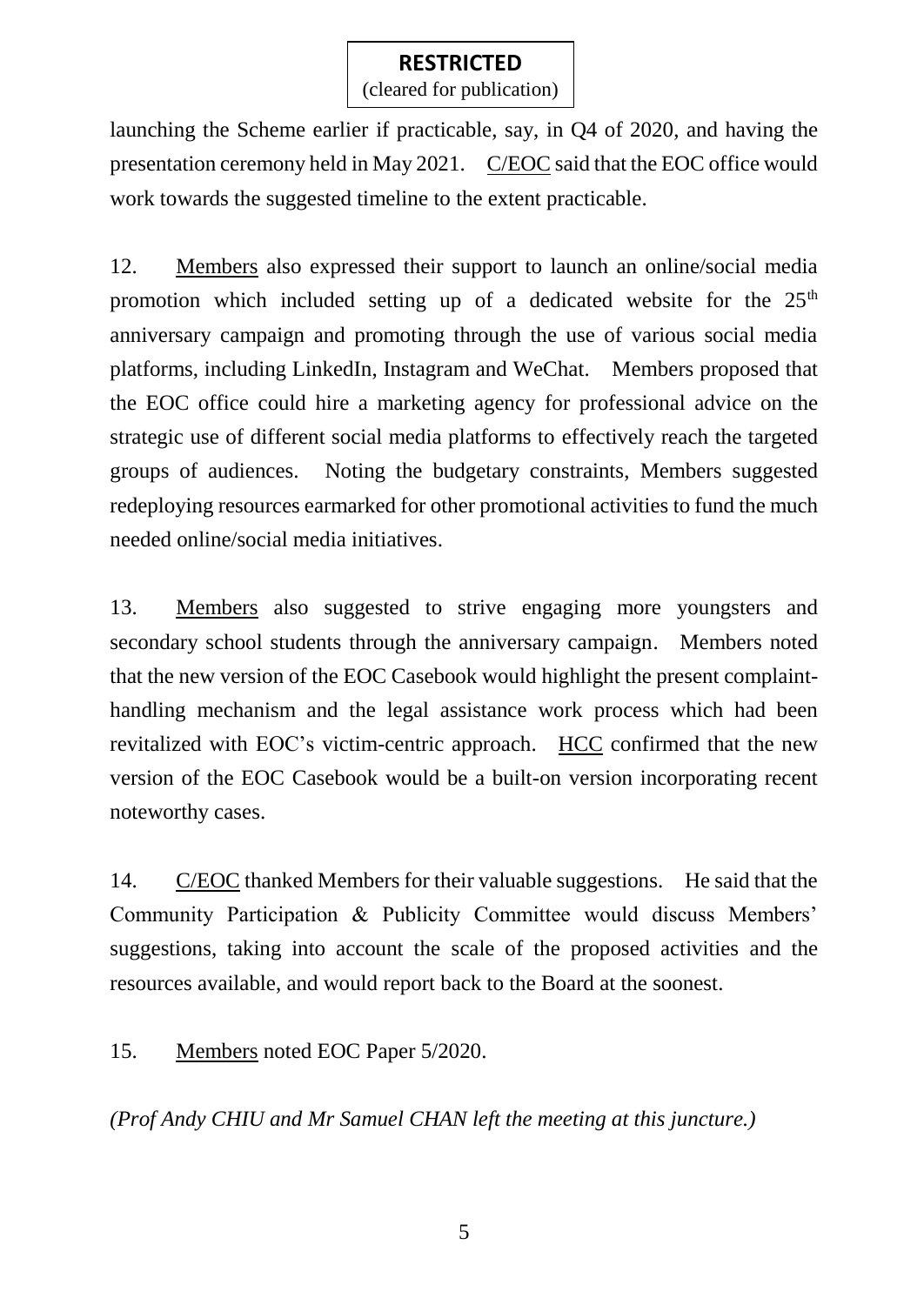(cleared for publication)

## **Reports of the Legal & Complaints Committee, Community Participation & Publicity Committee, Policy, Research & Training Committee and Administration & Finance Committee**

(EOC Paper No. 2/2020; Agenda Item No. 5)

16. Members were invited to take note of EOC Paper No. 2/2020 which provided updates on important matters raised and decisions made at the four EOC Committee meetings held during the period from 10 December 2019 to 5 March 2020.

17. Ag COO informed Members that the term of office of the three Co-opted Members of the Policy, Research and Training Committee (PRTC), Mr CHAN Ho-ting Mac, Mr CHONG Yiu-kwong and Ms YIM Chor-pik Rabi would expire on 19 May 2020. Members noted that Mr CHAN Ho-ting Mac would have served the PRTC for six years upon expiry of his current term. Members recorded a vote of thanks to Mr CHAN for his contribution and insightful advice provided to the PRTC in the past years.

18. As regards Mr CHONG Yiu-kwong and Ms Rabi YIM, endorsement from full PRTC Members had been given to reappoint them via paper circulation. Ag COO sought and Members gave their formal approval of reappointing them as Coopted Members of the PRTC for another two years from 20 May 2020 to 19 May 2022 in accordance with the established procedures.

## **Review of Work of the EOC in 2019**

(EOC Paper. 3/2020; Agenda Item No. 6)

19. As regards the substantial surge of hacking activities as reported in Annex 1 of EOC Paper No. 3/2020, DCPS informed Members that the EOC Information Technology Team had taken steps to investigate and counter the attacks. While the parties initiating these unauthorized attacks could hardly be tracked and identified, the integrity and safety of EOC website remained intact thus far and no harm had been brought about to the EOC's systems and the web services to the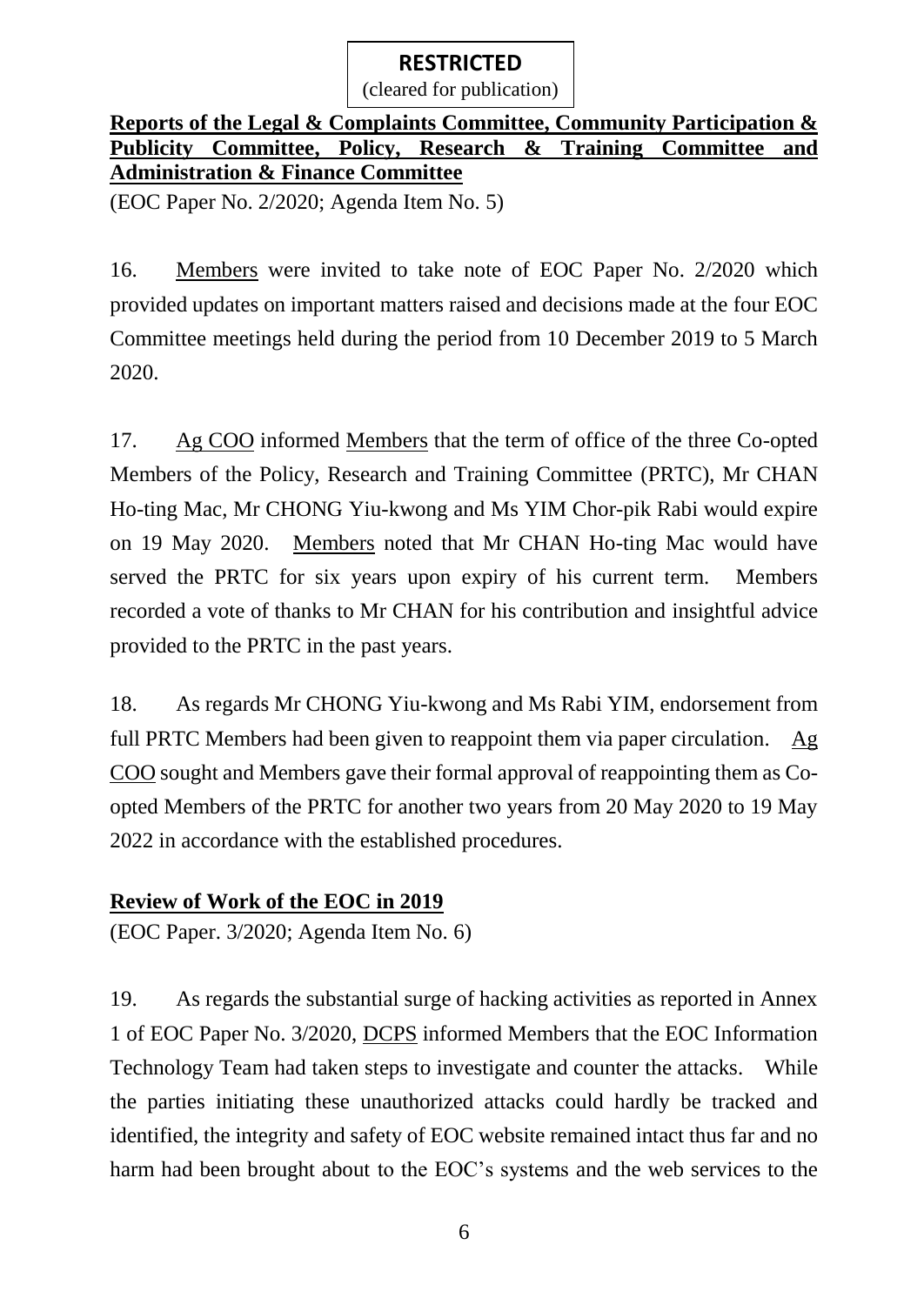(cleared for publication)

public. To prepare for possible attacks in future, the Team had already taken measures to forestall security threats and make available sufficient capacity in web servers to cope with the unexpected traffic on the web. A Member suggested the Commission to consider engaging specialists to launch ethical hacking as a measure to further check and enhance the security of EOC's information systems.

20. C/EOC shared with Members his past experience in combating cyberattacks. He said that ethical hacking could be one of the strategies to enhance system security, and there were usually certain patterns in cyberattacks. For example, when an organisation received more public attention, it would be more prone to be attacked. In the unfortunate event that when an organisation was being chased after by world class hackers, it might not be easy to sustain in such cyberattacks. In this respect, the EOC office would continue to make its best endeavours to maintain system integrity and prevent attacks in future.

21. Members noted EOC Paper No. 3/2020.

#### **Chairperson's Quarterly Report**

(EOC Paper No. 4/2020; Agenda Item No. 7)

22. In response to a question raised by a Member, C/EOC said that the Commission had been taking steps to deliver training sessions online. Ag COO explained that the demand for EOC's training remained insistently great. Yet, given the social movement since mid-2019 and the recent ongoing threat of COVID-19 infection, it was difficult to continue with the usual mode of conducting face-to-face training sessions. The Training Team had proactively examined the option of delivering EOC training online and the Team had already assessed the viability of using a common software for the purpose. While noting that the security concerns arising would be less prevalent than those associated with formal meetings involving confidential matters, the Training Team was mindful of the client companies' digital capability to meet the technical requirements for online training, particularly in small businesses. Also, in the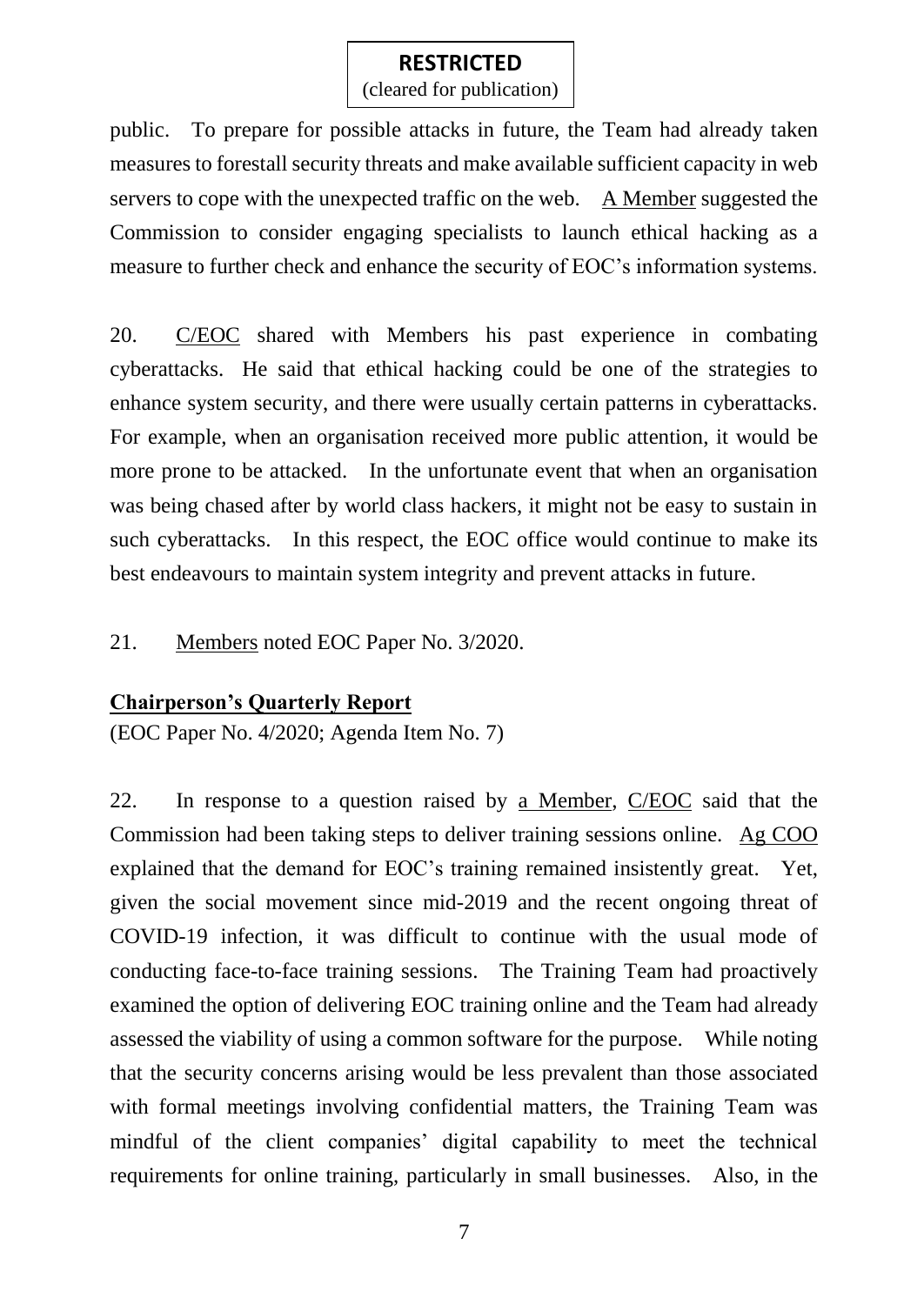(cleared for publication)

possible event that training sessions were videotaped and reused without EOC's knowledge, it might infringe EOC's copyright and adversely affect EOC's training income in the long term.

23. Members in general agreed that live webinars had an edge over videotaped training as real-time interactions between speakers/trainers and participants could be allowed. They also opined that participants were often interested in joining training online and it could accommodate a large number of participants at one time. It would be worthwhile to take on board online training to the extent practicable in future.

24. C/EOC thanked Members for their valuable inputs. He said that the Commission would continue to explore offering more online training, in tandem with using other social media platforms to promote equal opportunities to the public as far as possible.

25. Members noted EOC Paper No. 4/2020.

#### **V. Any Other Business**

#### **Discrimination Issues Arising from the COVID-19 Epidemic**

26. A Member brought up for a discussion on recent discrimination-related issues arising from COVID-19 pandemic situation. C/EOC said that the Commission had been adopting a multi-pronged approach to tackle the issues, including proactive handling of massive enquiries/complaints by the Complaint Services Division (CSD) and a series of promotion and publicity endeavours by the Corporate Communications Division (CCD). He also invited DCS and HCC to briefly explain to Members their coping efforts done in recent months.

27. DCS informed Members that CSD had lately received an influx of over 600 enquiries/complaints about an alleged discriminatory act against certain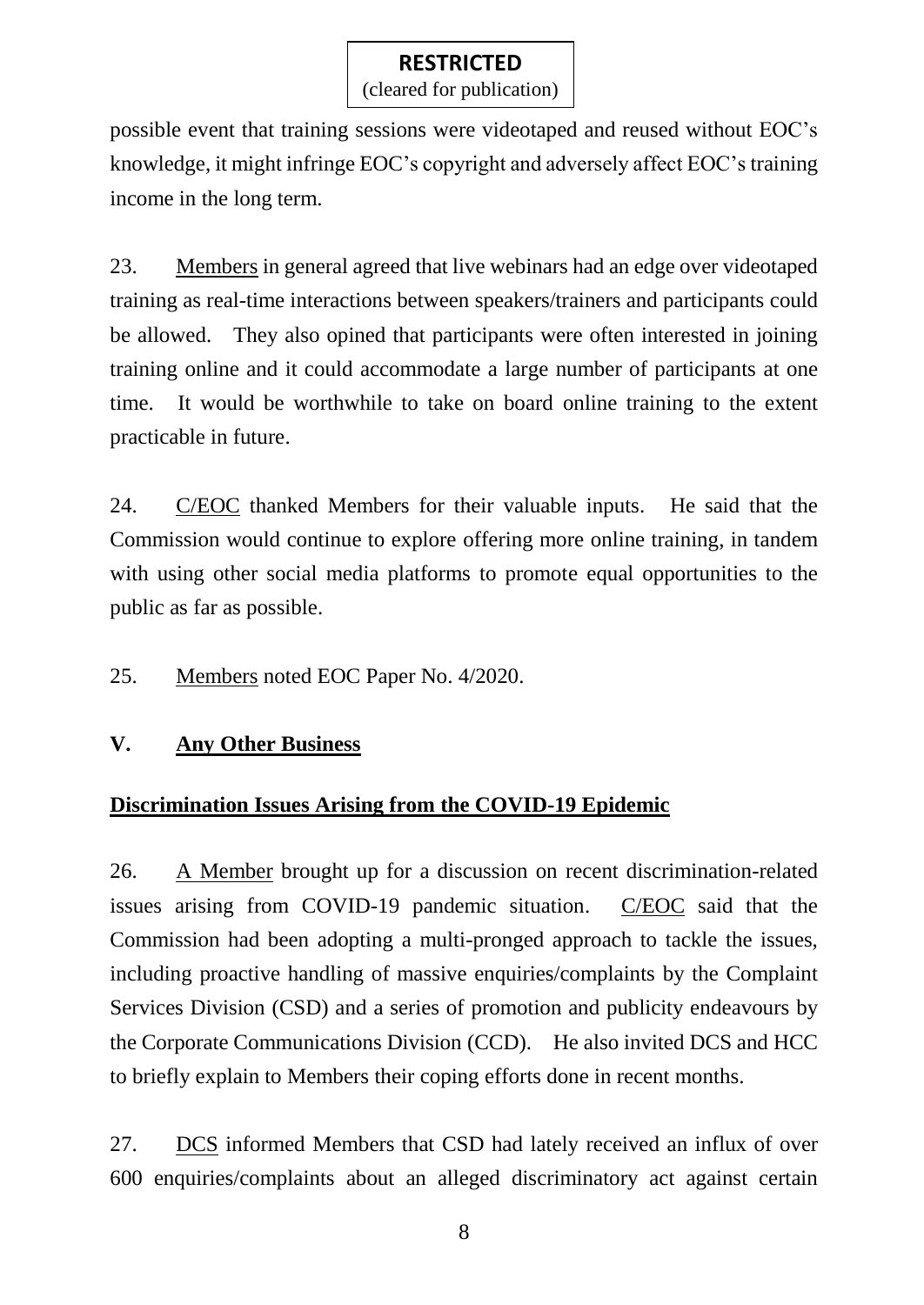(cleared for publication)

groups of restaurant customers. Enquirers/complainants had immediately been responded with written replies explaining the discrimination legislation and its exemption with a view to accentuating the impropriety of the alleged act and that the Commission would be prepared to follow up as and when the circumstances of the cases at issue found pursuable.

28. HCC informed Members that since February 2020, a total of seven press statements and eight opinion articles had been released to the media for the purpose. Also, a thematic webpage on COVID-19 had recently been set up on the EOC website, promulgating the relevant press releases and statements, commentaries and opinion articles, media interviews with C/EOC, radio programmes and other resources on a one-stop basis.

29. As the issues related to COVID-19 evolved, C/EOC commented that there were cases substantiating the presence of inadequacies under the prevailing antidiscrimination ordinances. He suggested that the Commission could start legal researches to examine and crystalize such incapacity areas with a view to formulating recommendations to the Government for refinements of the prevailing legislation. Members agreed that continuous legislative refinements along the suggested approach would help promote and internalise equal opportunities values in the community. Meanwhile, Members opined that it would be equally important for the Commission to balance the diverse views received from different parties in the process.

## **Advocacy for Legislative and Policy Change to Strengthen Protections for Women**

30. In response to a question raised by a Member, Ag COO said that the Commission had been keeping under close review the working of the four antidiscrimination ordinances and where appropriate, making submissions to amend the legislation to better promote equality and eliminate discrimination. He said that the Discrimination Legislation (Miscellaneous Amendments) Bill 2018 and